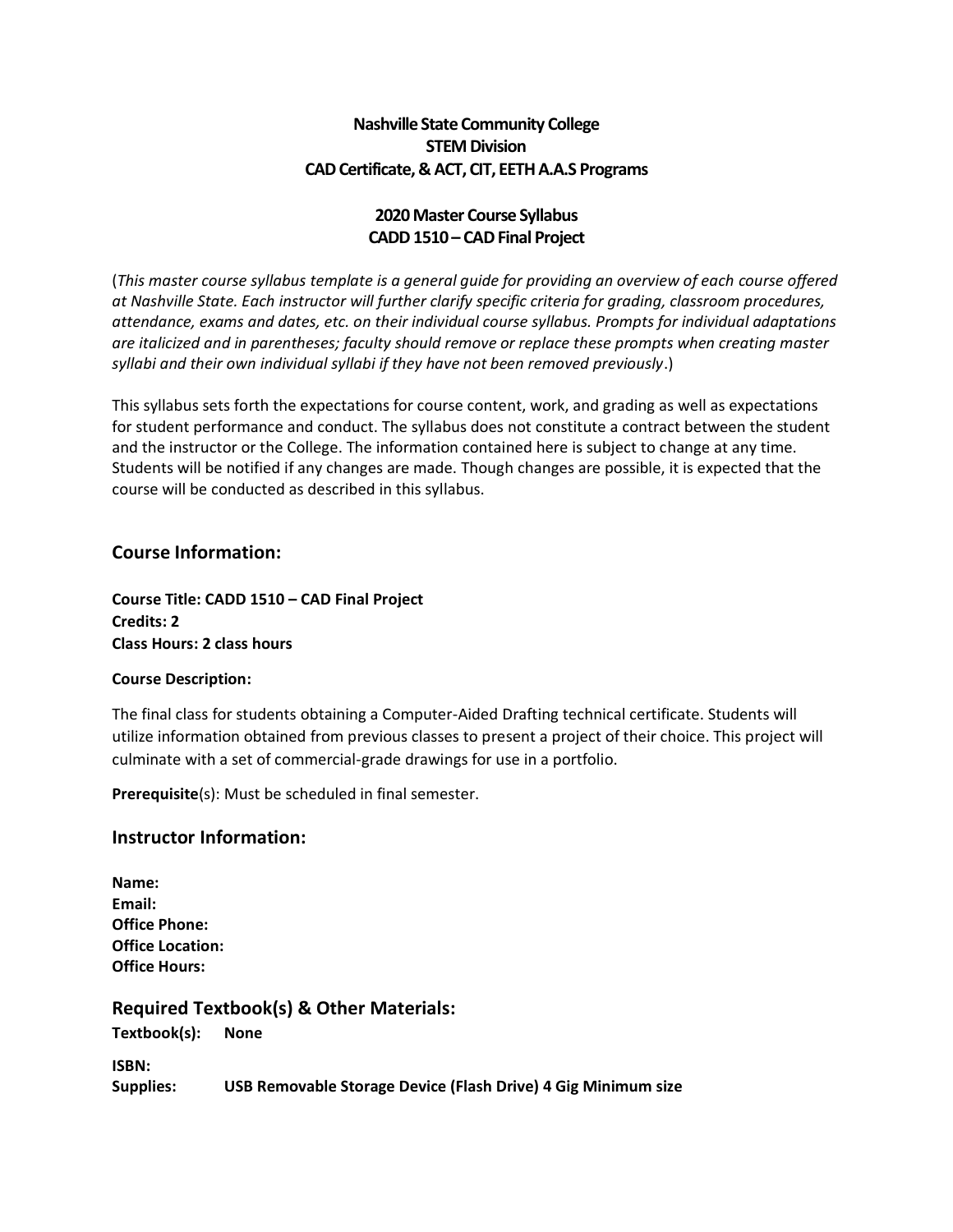Once enrolled, all students should verify that they have the correct textbook and materials information by consulting the D2L/NS Online shell for the course. If you are registered with the Access Center and require an alternate format for the textbook and other course materials, please contact the Access Center at 615-353-3721, 615-353-3741, or [accesscenter@nscc.edu.](about:blank)

### **Course Outcomes:**

Upon successful completion of this course, students should be able to:

- 1. Create a complete set of drawings of a chosen discipline.
- 2. Incorporate information obtained from previous courses into the project.
- 3. Print project at appropriate scale and on appropriate size paper.
- 4. Effectively create and correctly present project in a finished portfolio.

### **Course Objectives/Course Competencies:**

The following are intended to support the course outcomes:

A basic level of computer literacy of the Windows environment is expected. The student should know how to open files, save files and follow a path to a file either on a hard disk or on a removable storage device.

### **Topics to Be Covered:**

- 1. Mastery of Interface and command usage
- 2. Mastery and practice of SolidWorks Commands
- 3. Intermediate & Advanced techniques on how to use the commands most effectively
- 4. Obtain a working knowledge of SolidWorks to the point of being employable.

#### **Course Assessments:**

The following performance assessments will be used to demonstrate students' understanding, knowledge, and skills:

- 1. Students will be assessed on their ability to perform "hands on" creation of design i. exercises evaluated on accuracy, clarity, and techniques learned in this program.
- 2. Students will be assessed on their retention of learned materials through written or "hands on" designs for testing.

## **Grading Policy:**

If you cannot take a test when scheduled, you must notify the instructor and make arrangements to take the test prior to the scheduled date. Homework not turned in on time is subject to a 25% grade reduction. Homework will not be accepted if more than one week late or after an assignment has been returned to the class, whichever comes sooner. Homework should reflect your understanding of the subject, not that of your classmates. There will be no makeup on missed labs. Make every effort to attend every lab.

#### **Grading Scale:**

| 3-4 Tests | 20% |
|-----------|-----|
| Homework  | 30% |
| Lab       | 19% |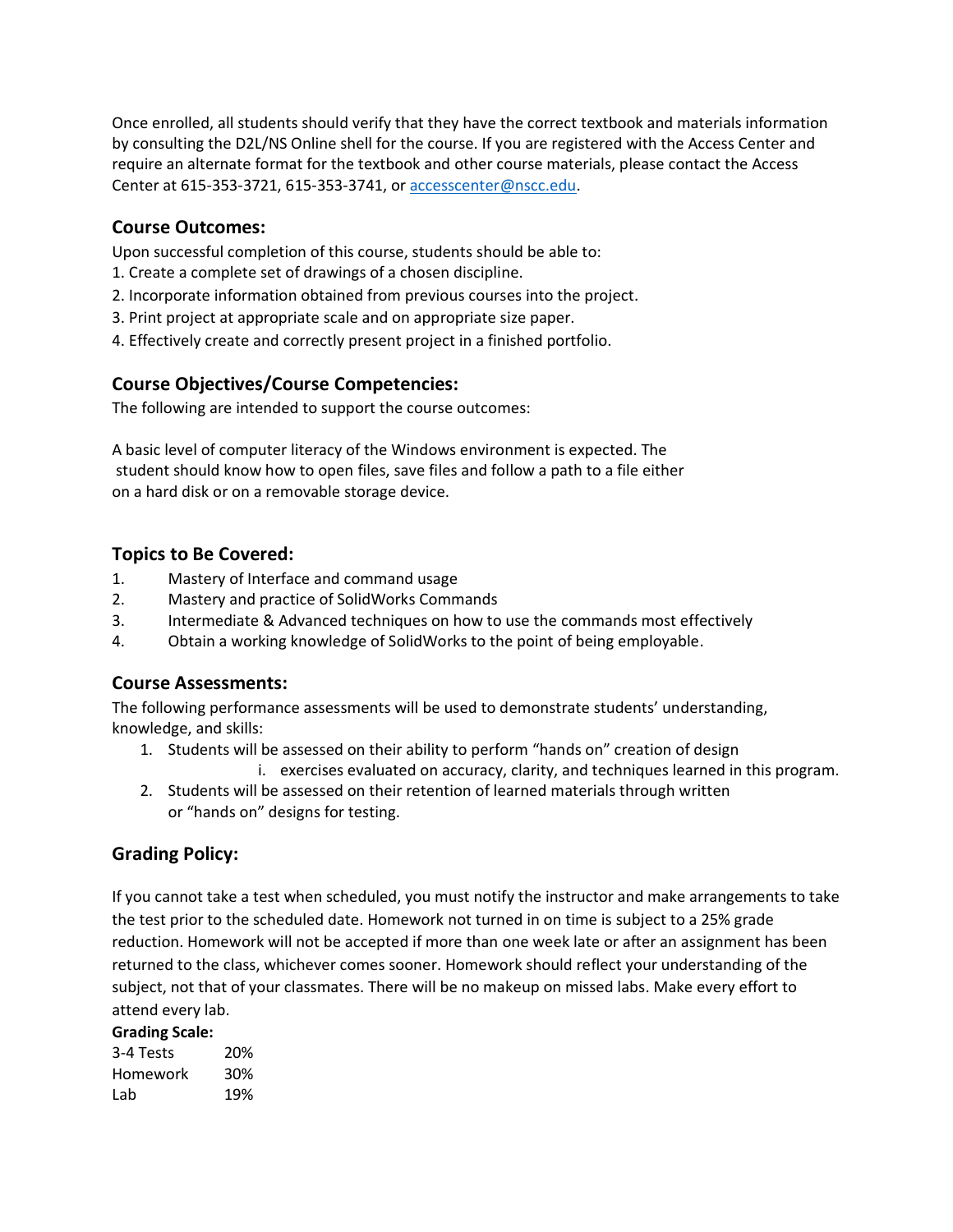Final Exam 31% Total 100%

### **Late Work Policy & Make-up Procedures for Missed Assignments and Work:**

(*Each instructor will provide policy*)

### **Attendance Policy**

The College is not an attendance taking institution as defined by 34 CFR 668.22(b)(1) in the Code of Federal Regulations; however, students are expected to attend all scheduled classes and laboratories.

- Absences in a course may affect a student's final grade.
- Tardiness may also affect a student's final grade.
- Students are responsible for all work/tests that occur during any missed class session(s) regardless of reason(s) for absence.
- Students who are sick or not well enough to attend class must notify the instructor as soon as possible before the scheduled class time, unless incapacitated or unable to do so. In that case, students must contact the instructor as soon as reasonably possible.
- If a student has an unavoidable conflict with a scheduled class session, students must notify the instructor, preferably before the class session, or as soon as possible.

For purposes of financial aid continued attendance is determined via engagement in the course. This can be accomplished in several ways including, but not limited to, continued attendance and/or participation in on-ground class sessions, participating in D2L as prompted (e.g., responding to an instructor's email, posting to a discussion board), and/or completing and submitting assignments.)

To the extent that attendance is kept in this class it is not for the purpose of the College but is instead associated with the instructor's individual grading rubric. The attendance policy for this class is: *(add attendance policy).*

| Letter Grade | Percentage Range |
|--------------|------------------|
|              | 90-100%          |
|              | 80-89%           |
|              | 70-79%           |
|              | 60-69%           |
|              | 59% or Less      |

## **Grading Scale:**

#### FA

According to NSCC policy, an FA is awarded to students who do not officially withdraw from a course and do not attend after the cut-off date provided in the academic calendar. Please refer to the current academic calendar available on the Nashville State web site, looking for the date that indicates it is the "Last Day to Earn F for Attendance (FA)." Students who stop attending on or before this date receive an FA; students who stop attending after this date receive an F.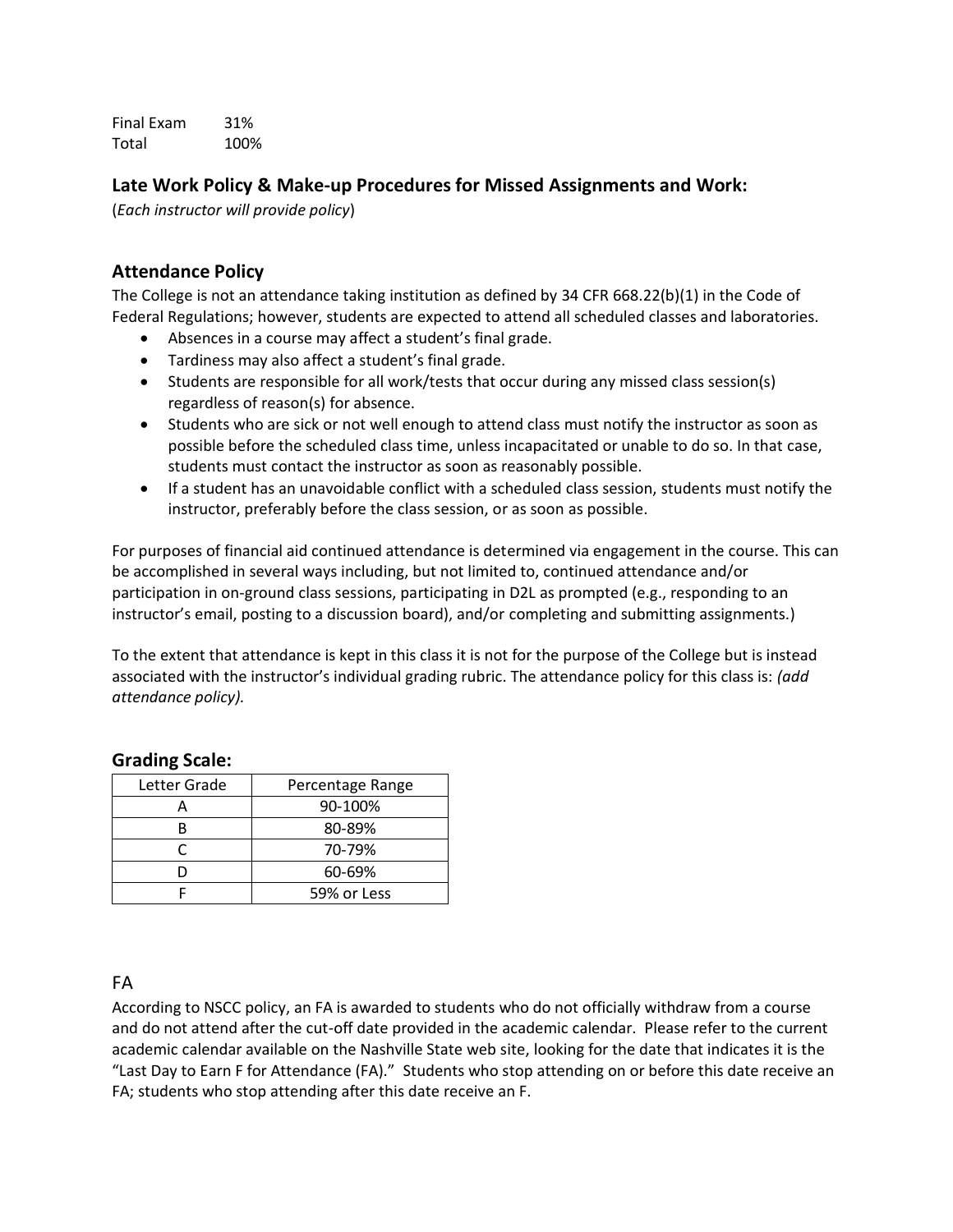For online courses, attendance is defined by submission of assignments. Students who fail a course and whose last assignment is submitted on or before the FA date will earn an FA for the course. Students who fail a course and whose last assignment is submitted after the FA date will earn an F for the course. An FN is assigned to students who do not submit any assignments.

(*While the above information should appear in all syllabi, faculty are encouraged to make additional statements that would clarify the policy for students and provide the applicable FA date for their section.)*

## FN

An FN is awarded to students who never attended class.

## **Technology Statement**

- All classes at the College are web enhanced.
- It will be essential for students to have access to a computer and an internet connection to complete assignments, engage in online discussions, and access various course materials through D2L/NS Online course shells.
- Students may also be required to use free video conferencing platforms (ex: Zoom, Teams) for classes and meetings.
- Students will be responsible for appropriate dress while on video, to ensure a distraction free environment (mute sound as needed) and to ensure their background is neutral for others to view.
- If you have questions or concerns regarding access to a computer or internet resources, please contact your instructor. Additional information available: [https://www.nscc.edu/current](about:blank)[students/student-online-resources/access-to-internet-and-technology.](about:blank)
- Certain publisher materials may not work on cellphones.

## **Computer Labs**

Computers are available for student use at each campus during campus open hours. Open computer lab availability for Fall 2020 may vary from campus to campus.

Students should check NSCC website for current hours of operation.

# **D2L/NS Online and myNSCC**

It is students' responsibility to check D2L/NS Online course shells for all enrolled courses and myNSCC, including student email, on a regular basis. These are the official communication channels between the college and students, who are responsible for the information communicated through those channels. D2L/NS Online contains specific course information and myNSCC contains information important for other purposes.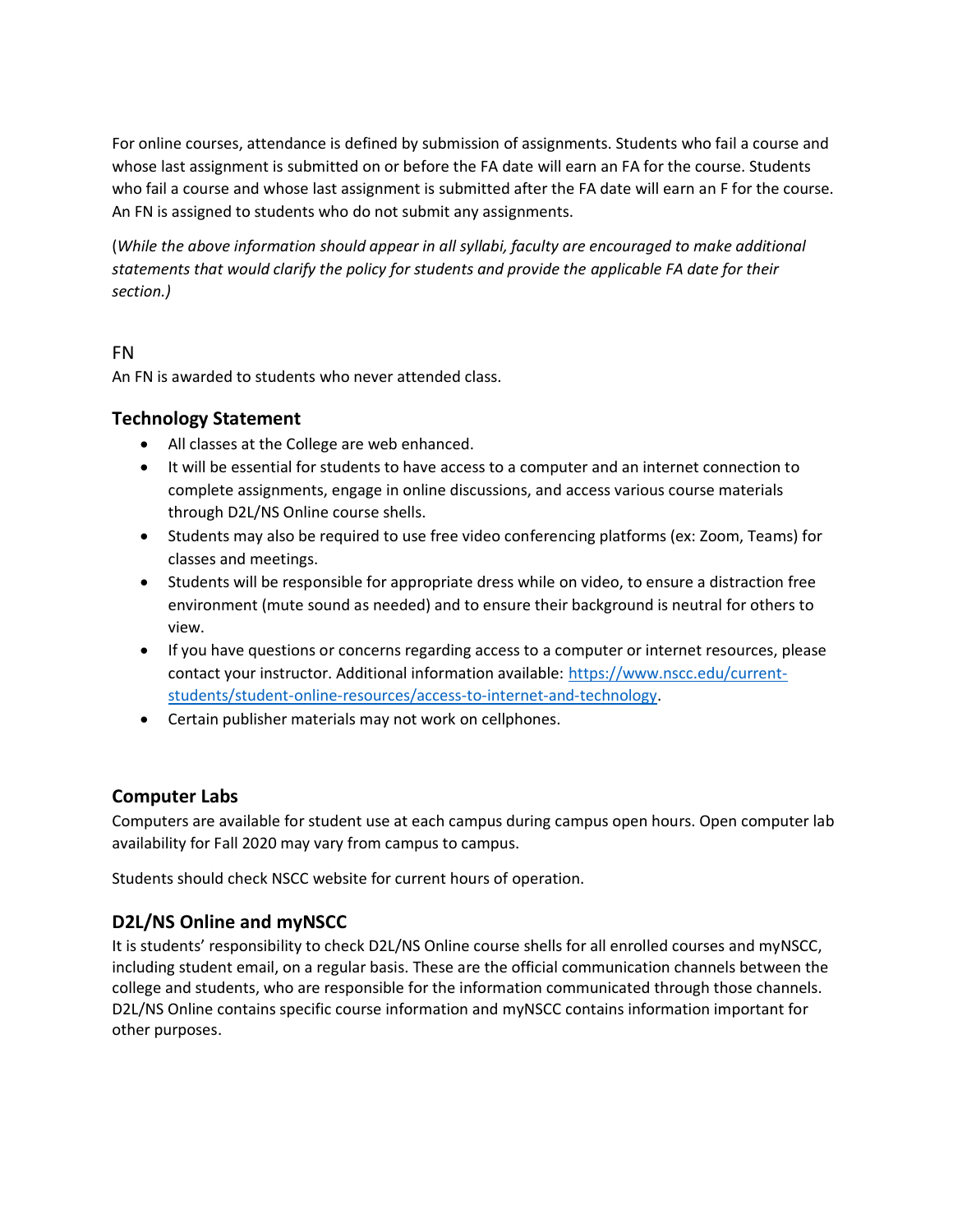### **ADA Compliance Statement**

Nashville State complies with the Americans with Disabilities Act (ADA). If you require accommodations for any courses in which you are enrolled, contact the Access Center at 615.353.3741 or 615.353.3721, or e-mail [accesscenter@nscc.edu.](about:blank) If you are registered with the Access Center and require an alternate format for the textbook and other course materials, please contact the Access Center.

#### **Classroom Misconduct**

Nashville State Community College has a zero-tolerance policy for disruptive conduct in the classroom. Students whose behavior disrupts the classroom will be subject to disciplinary measures. Please review th[e Nashville State Student Code of Conduct policy.](about:blank) Please be aware that children are not allowed in class or to be left unattended on campus.

### **Academic Misconduct**

Any form of academic dishonesty, cheating, plagiarizing, or other academic misconduct is prohibited. Students are responsible for understanding and abiding by th[e Academic Misconduct Policy](about:blank) in the Nashville State Student Code of Conduct. In addition to other possible disciplinary measures that may be applied through regular college procedures as a result of academic dishonesty, the instructor has the authority to assign an "F" or a "zero" for the exercise, paper, or examination, or to assign an "F" for the course. Students may appeal through the appropriate college grade appeal procedures.

(*Each instructor will outline his/her expectations for academic integrity and provide individualized information about consequences for academic misconduct.*)

## **Academic Early Alert System**

Nashville State Community College uses an Early Alert System to let students know of a faculty member's concern in one or more of these academic areas: lack of attendance, lack of classroom participation, late or missing assignments, and/or poor performance on assignments/tests. \*Please note that Early Alerts do not affect a student's academic standing. If you receive an Early Alert email, please see your instructor and your academic advisor as soon as possible.

## **RAVE Emergency Alert System**

Emergency events can happen at any time, and Nashville State Community College wants to notify students if and when they occur. For this reason, all students have been enrolled in the free RAVE alert system. If you have not already done so, please log in at [https://www.getrave.com/login/nscc](about:blank) to confirm and update your contact information and notification preferences. It is critical that your information be correct so that you will receive any emergency notifications. Your RAVE Username is your NSCC email address. If you've never received an email from RAVE with your password, or if you need to reset your password, select "Forgot your password?" and a new password will be emailed to you. Should the RAVE system indicate "user not found", select Register and create your own RAVE account.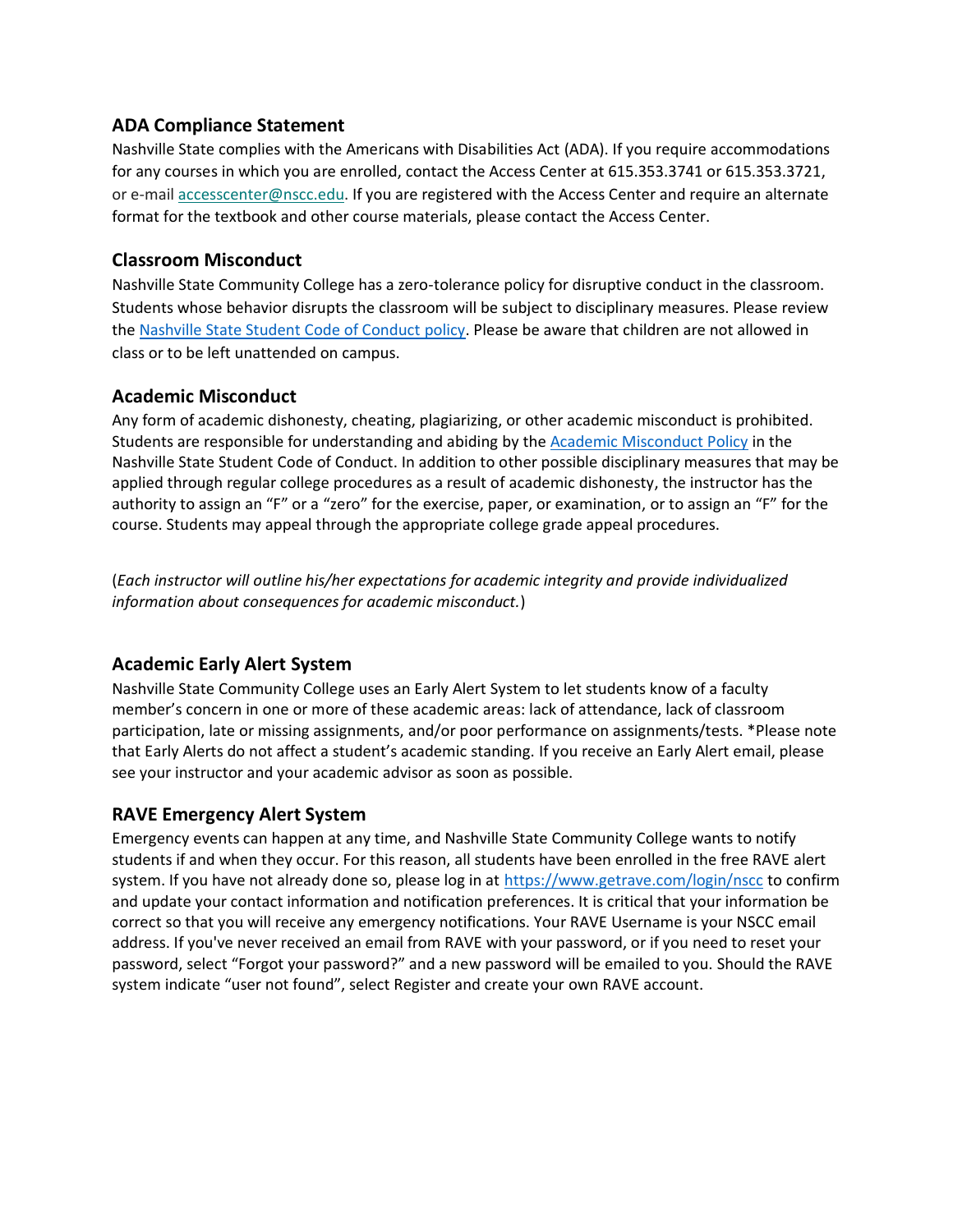### **Student Wellness**

- The general well-being of students is an important component of their academic success. With this in mind, Nashville State Community College has several resources available to provide support when needed:
	- $\circ$  Students with general, non-academic questions and concerns about COVID-19 may email [virusinfo@nscc.edu](about:blank).
	- $\circ$  Five free telephone therapy sessions are available via Agape Counseling by calling 615-781-3000.
	- $\circ$  Online tutoring is available via NetTutor within the D2L course shells.
	- o A comprehensive list of online student resources may be found at [https://www.nscc.edu/current-students/student-online-resources](about:blank)
	- o A comprehensive list of student support services may be found at [https://www.nscc.edu/current-students/on-campus-resources/student-support](about:blank)[services](about:blank)

## **Equity Statement**

Nashville State Community College has a relentless commitment to the transformation of our institution through the intentional design of college experiences that expect and promote excellence from students, faculty, staff and administration. We consider equity to be an obligation of higher education. We strive to ensure that each student receives what that student needs to be successful, with goals of success beyond the classroom. We do this through an evidence-based and collaborative effort, understanding that our student population has diverse needs that must be addressed. We recognize that this effort may not always be comfortable and that partnering with students is the driving force to overcome barriers to success.

## **Inclement Weather & Campus Closings**

Nashville State will use the RAVE alert system to send a text message to students, staff, and faculty about adjusted hours of operation and/or closings at individual campuses. All students should check the Nashville State web site home page at www.nscc.edu for announcements on campus closures, which may vary from campus to campus. Campus closures will also be announced on local television stations. Students should use their own best judgment in determining whether to report to campus during inclement weather when classes are not cancelled.

Even when campuses are closed, students are still responsible for completing all assigned work. When classes are cancelled, faculty will post online assignments and any additional instructions in the D2L/NS Online course shell. Check D2L/NS Online for a message from your instructor regarding your online assignment requirements. Faculty have discretion over adjusting deadlines or due date for assignments, but students are responsible for completing all assigned work by the due date established by the instructor**.**

## **Class Cancellation Policy**

If the class is cancelled, the instructor will notify all students by posting in the D2L/NS Online course, emailing through D2L/NS Online, and/or by posting a sign on the classroom door. In the event of class cancellation, students must access D2L/NS Online to complete classwork and the assignment that will be posted in the course D2L site.